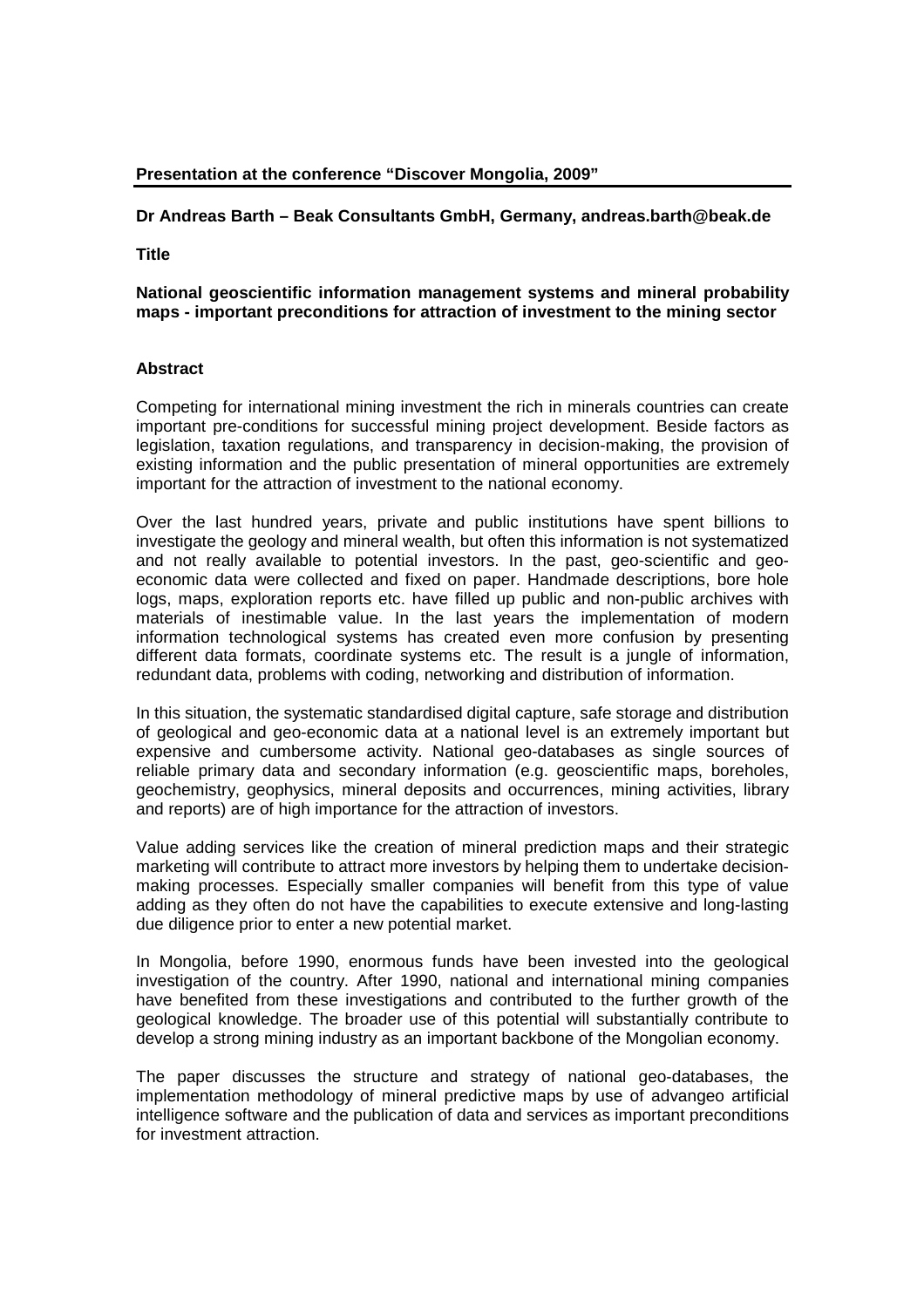## **Speaker Biography:**

**Name:** Dr Andreas Barth

**Date, place of birth:** 29<sup>th</sup> April 1956, city of Plauen, Germany

#### **Education:**

1974 – 1979: study at the Moscow State Lomonosov University,

Diploma of geology / geochemistry: "The thermodynamic properties of Topaz and conditions of its formation".

1986: PhD: "The hydrothermal-metasomatic Zn-mineralisations of the platform cover of the Habban – Mukalla area (Yemen): geology, tectonics, metallogeny, genesis, prospecting criteria"

## **Employment record:**

1979-1980: Geologische Forschung und Erkundung: Exploration of different Sn – deposits in the Ore Mountains, Germany – Geologist

1981-1982: Geologische Forschung und Erkundung: Preparation of the 2nd Boroo Expedition, Mongolia. Geologist.

1982 – 1987: Board of Petroleum and Minerals, Yemen: Mapping and prospecting of the Habban – Mukalla area, responsible for geochemical exploration, economic geology and metallogeny. Geologist, Team leader.

1986: Joint Mongolian-German geological expedition, Boroo, Mongolia: Review of the Au-placer exploration methodology. Geologist

1988-1989: Geologische Forschung und Erkundung: Exploration of the Sn deposit Zinnwald, Germany. Chief geologist

1989 – 1990: Exploration of the Boroo gold deposit. Mongolia. Deputy chief geologist

1991 – 1993: GEOS Freiberg Ingenieurgesellschaft mbH. Project manager, mineral exploration and environmental projects

Since 1994: Managing Director of Beak Consultants GmbH, Germany. Execution of geological, mineral and database / GIS projects in South America, Europe, Africa and Asia:

- Geological mapping, prospecting and exploration e.g. in Bolivia, Europe, Africa and Mongolia: Sn, Au, polymetals, aggregates
- Planning and implementation of national and international Geodatabases, e.g. Kosovo, Namibia, Uganda, Ghana, Algeria, Yemen, Albania, Germany
- Land use management, conflict analysis and environmental projects related to the mining industry
- Development of advangeo: an innovative artificial intelligence based approach for the creation of predictive maps (e.g. minerals and geo-hazards)